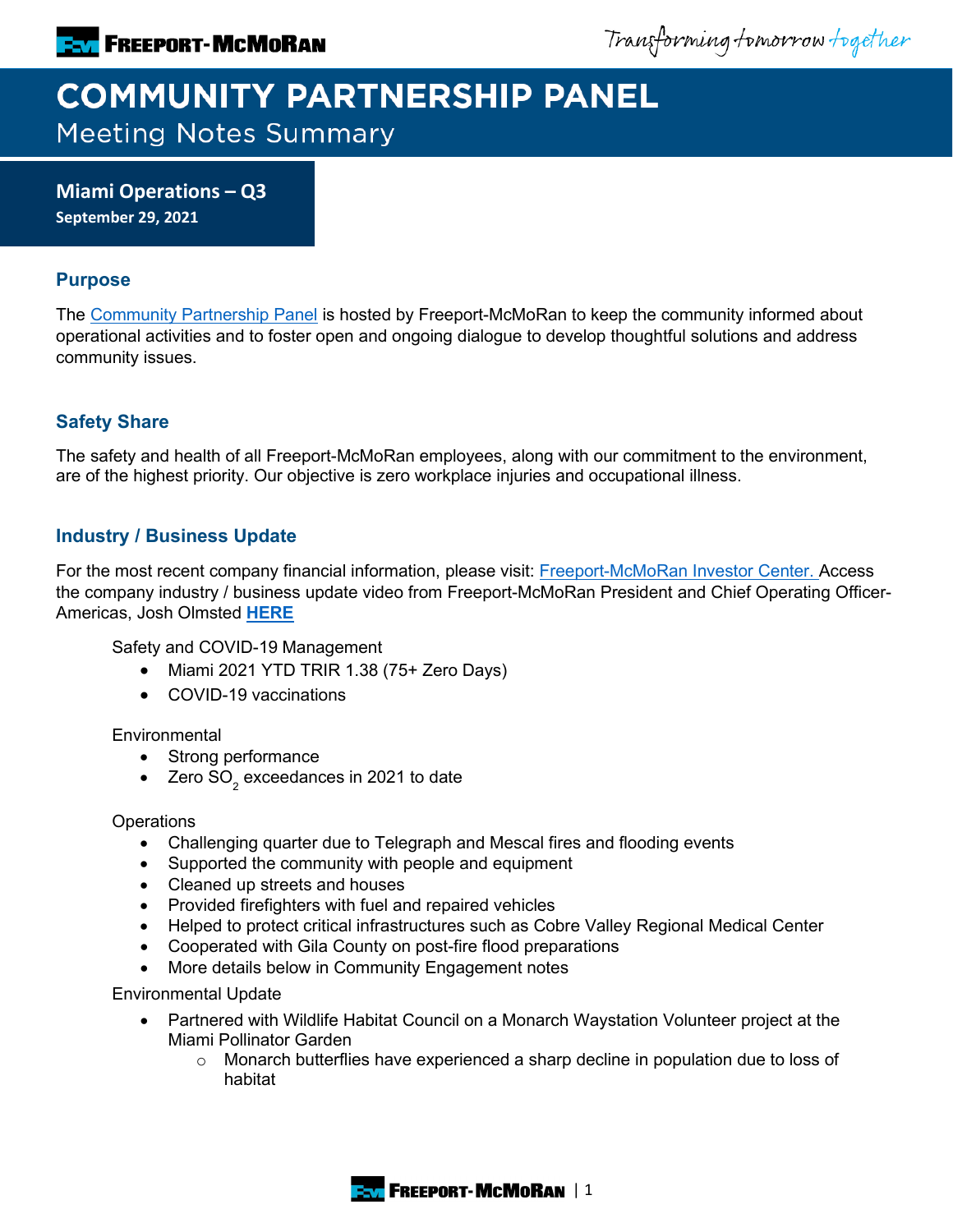- $\circ$  Southwest Monarch Study and Pollinator Partnership launched an initiative to improve the habitat for monarch butterflies
- $\circ$  Freeport-McMoRan stepped up to retrofit pollinator gardens located at Miami and Bisbee for monarch butterflies
- $\circ$  A team of students in the agricultural science class at Miami Junior-Senior High School, and Freeport-McMoRan employees planted species of milkweed
- o North America monarch butterfly migration requires habitat for safe travels

# **Community Engagement / Development Update**

#### **True Impact Reporting**

True Impact, a social impact measurement organization, has been supporting Freeport-McMoRan's efforts to better understand the impact of our investments and the social value created in partnership with local organizations. By evaluating investments, we gain a more comprehensive picture of not only the number of people reached or benefitted, but also what was achieved by investing in these programs and reaching these beneficiaries), otherwise known as impact.

#### **The Civic 50**

Freeport-McMoRan has made the Civic 50 list for the ninth year in a row for its commitment to community! Civic 50 honorees selection is based on four dimensions community engagement programs and social impact:

- Strategic investment
- Business integration
- Fostering civic culture
- Measuring impact

# **Freeport-McMoRan Foundation Grant Programs**

The Freeport-McMoRan Foundation is committed to investing in the communities where we have a presence through projects and programs that build community capacity. We are accepting **Mini Grants for Education** applications now through September 10. Awards will be announced on December 1.The **Women's Development Fund** application will open on September 1. Awards will be announced on December 1.

#### **Our Commitment to Social Investing**

During the second quarter of 2021, Miami operations was proud to partner on the following initiatives and projects:

- Gila County Education Services STEM Summer Camp
- Globe Unified School District Esports Program
- Cobre Valley Regional Medical Center Health Fair
- San Carlos Apache Tribe Belvado Park Renovations and Day Made for Apaches Event
- Miami Genesis Music in the Park Concert Series
- Community Wildfire and Flood Response
	- $\circ$  Sent crews and heavy equipment to clean mud and debris from streets, driveways, yards and approximately 50 homes in Miami and Little Acres
	- o Provided 20 roll-off dumpsters for cleanup
	- o Provided food, water and portable toilets to residents
	- $\circ$  Provided water curtain to protect Cobre Valley Regional Medical Center during wildfires
	- o Provided hay donations to local ranchers affected by wildfires
	- $\circ$  Partnered with United Fund and Salvation Army with a \$50,000 investment to the local disaster relief fund